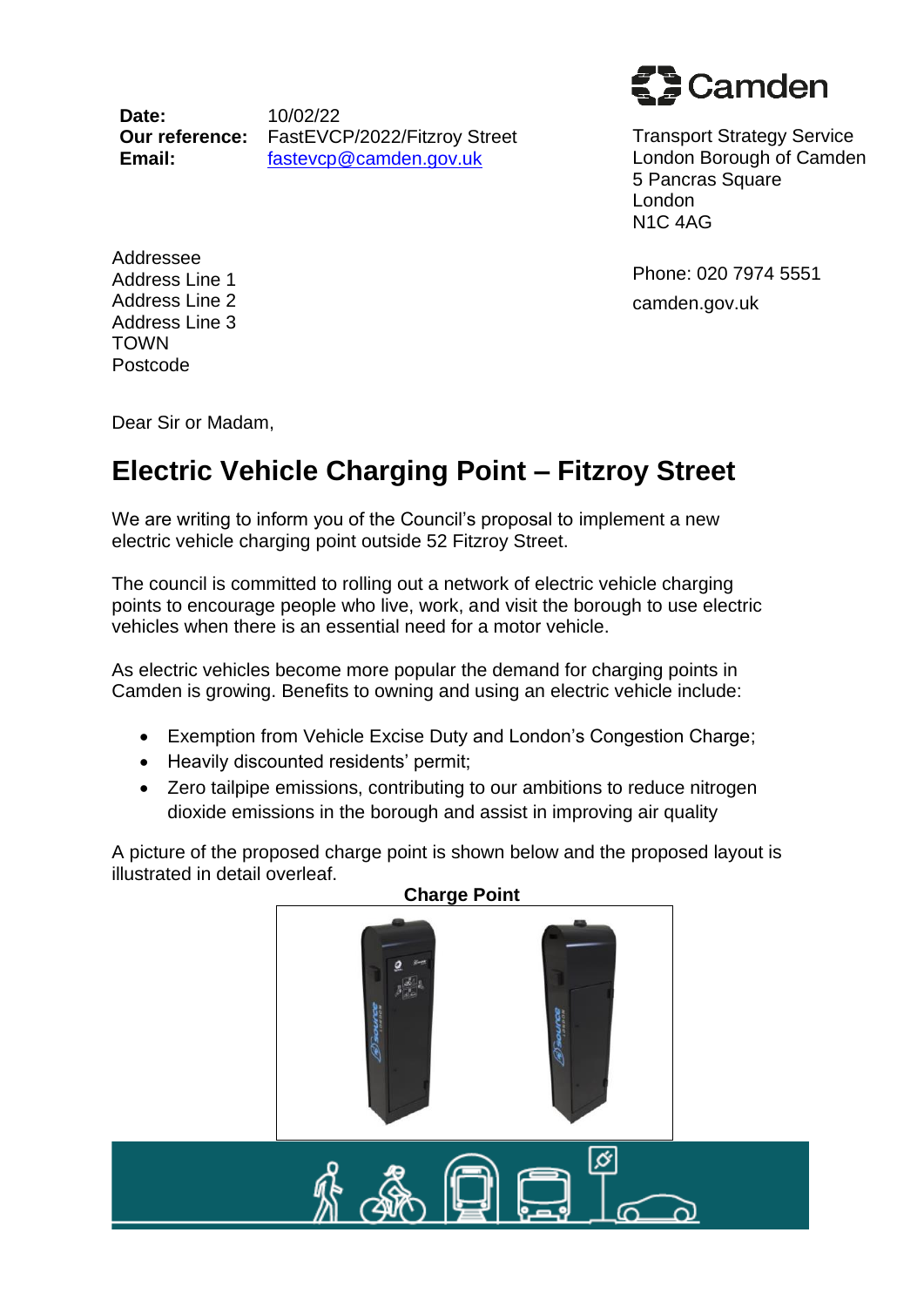

## **Proposed changes – outside 52 Fitzroy Street**

The proposals consist of the following:

- To convert 10.5m of paid for parking space to two electric vehicle charging only spaces.
- To construct a small island on 2.3m of paid for parking space for the charge point to be located on.

The proposed works are scheduled to be implemented by June 2022, and will result in the loss of 3 paid for parking spaces.

A statutory Traffic Management Order (TMO) consultation will run in parallel to this consultation, which will involve advertising the changes in local newspapers.